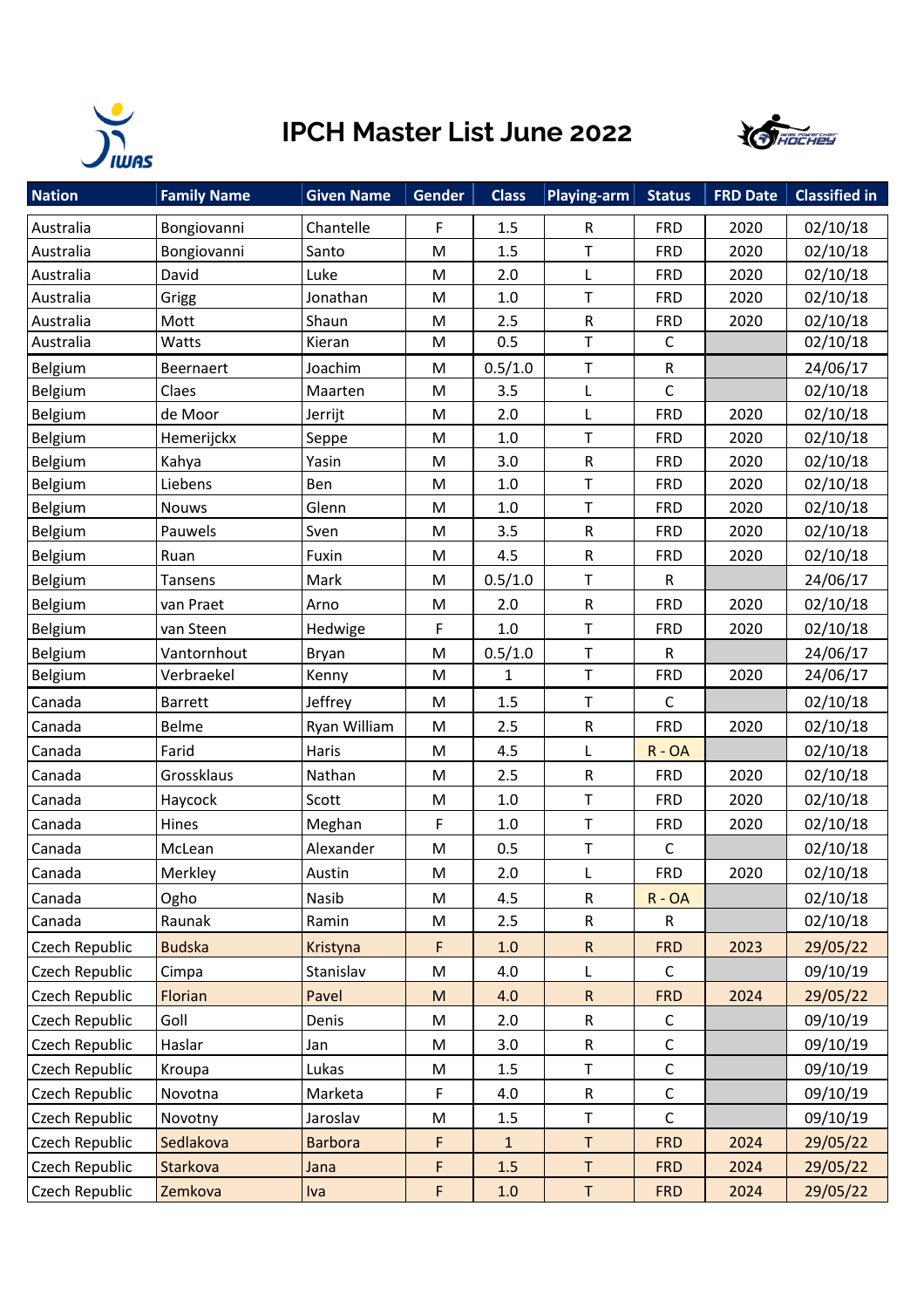| Czech Republic | Zuzanek      | Lukas        | ${\sf M}$                                                                             | 3.5          | ${\sf R}$      | $\mathsf{C}$ |      | 29/05/22 |
|----------------|--------------|--------------|---------------------------------------------------------------------------------------|--------------|----------------|--------------|------|----------|
| Denmark        | Berenth      | Anders       | M                                                                                     | 3.5          | L              | <b>FRD</b>   | 2020 | 02/10/18 |
| Denmark        | Christensen  | Simon        | M                                                                                     | $1.0\,$      | $\top$         | <b>FRD</b>   | 2020 | 02/10/18 |
| Denmark        | Dahl         | Jacob        | M                                                                                     | 3.0          | L              | <b>FRD</b>   | 2020 | 02/10/18 |
| Denmark        | Dahl Hansen  | Kristoffer   | M                                                                                     | $1.0\,$      | $\mathsf T$    | <b>FRD</b>   | 2020 | 02/10/18 |
| Denmark        | Ibsen        | Alexander    | M                                                                                     | $1.0\,$      | Τ              | <b>FRD</b>   | 2020 | 02/10/18 |
| Denmark        | Larsen       | Mads         | M                                                                                     | 1.5          | ${\sf R}$      | <b>FRD</b>   | 2020 | 02/10/18 |
| Denmark        | Mogensen     | Danni        | M                                                                                     | 2.5          | L              | $\mathsf C$  |      | 02/10/18 |
| Denmark        | Nielsen      | Rasmus       | ${\sf M}$                                                                             | 1.0          | $\mathsf T$    | $\mathsf{C}$ |      | 02/10/18 |
| Denmark        | Pedersen     | Alexander    | M                                                                                     | 3.5          | L              | <b>FRD</b>   | 2020 | 02/10/18 |
| Denmark        | Richelsen    | Nicolaj      | M                                                                                     | 4.0          | L              | <b>FRD</b>   | 2020 | 02/10/18 |
| Finland        | Ahonen       | Atso         | M                                                                                     | 1.0          | ${\sf R}$      | <b>FRD</b>   | 2023 | 23/02/20 |
| Finland        | Hirvasniemi  | Juho         | M                                                                                     | 0.5/1.0      | ${\sf R}$      | R            |      | 02/10/18 |
| Finland        | Isometsa     | Ella-Riikka  | F                                                                                     | 4.0          | ${\sf R}$      | $\mathsf C$  |      | 02/10/18 |
| Finland        | Jansson      | Markku       | ${\sf M}$                                                                             | 3.0          | ${\sf R}$      | $\mathsf C$  |      | 02/10/18 |
| Finland        | Kyröläinen   | Anni         | F                                                                                     | 1.0          | Τ              | $\mathsf C$  |      | 23/02/20 |
| Finland        | Mannelin     | Annelina     | F                                                                                     | $1.0\,$      | $\mathsf T$    | $\mathsf{C}$ |      | 23/02/20 |
| Finland        | Matikainen   | Petri        | ${\sf M}$                                                                             | $1.0\,$      | R/L            | <b>FRD</b>   | 2023 | 23/02/20 |
| Finland        | Mursu        | Jesse        | M                                                                                     | 3.5          | ${\sf R}$      | <b>FRD</b>   | 2023 | 23/02/20 |
| Finland        | Ojala        | Samuel       | M                                                                                     | 4.0          | ${\sf R}$      | $\mathsf C$  |      | 02/10/18 |
| Finland        | Palonen      | Juha         | M                                                                                     | 3.5          | $\mathsf R$    | $R - OA$     |      | 23/02/20 |
| Finland        | Vuorinen     | Kasper       | M                                                                                     | 4.0          | ${\sf R}$      | $\mathsf C$  |      | 23/02/20 |
| Germany        | Afrah        | Nasim        | ${\sf M}$                                                                             | 4.5          | ${\sf R}$      | $\mathsf C$  |      | 02/10/18 |
| Germany        | <b>Bauer</b> | Daniel       | $\mathsf{M}% _{T}=\mathsf{M}_{T}\!\left( a,b\right) ,\ \mathsf{M}_{T}=\mathsf{M}_{T}$ | $\mathbf{1}$ | T              | <b>FRD</b>   | 2024 | 29/05/22 |
| Germany        | Bauer        | David        | M                                                                                     | 2.0          | ${\sf R}$      | <b>FRD</b>   | 2023 | 23/02/20 |
| Germany        | <b>Busel</b> | Lucas        | M                                                                                     | 1.5          | ${\sf R}$      | <b>FRD</b>   | 2023 | 23/02/20 |
| Germany        | Diehl        | Jörg         | ${\sf M}$                                                                             | 0.5          | $\top$         | $\mathsf C$  |      | 23/02/20 |
| Germany        | Hill         | Roman        | ${\sf M}$                                                                             | 0.5          | $\sf T$        | $\mathsf C$  |      | 23/02/20 |
| Germany        | Huber        | David        | M                                                                                     | 4.5          | $\mathsf{R}$   | C            |      | 29/05/22 |
| Germany        | Kaan         | <b>Sisik</b> | ${\sf M}$                                                                             | 3.0          | R              | $\mathsf{C}$ |      | 29/05/22 |
| Germany        | Kankanam     | Lukas        | M                                                                                     | 3.0          | ${\sf R}$      | <b>FRD</b>   | 2023 | 23/02/20 |
| Germany        | Knobloch     | Raphael      | ${\sf M}$                                                                             | <b>NE</b>    | $\blacksquare$ | <b>NE</b>    |      | 29/05/22 |
| Germany        | Lowen        | Dietmar      | ${\sf M}$                                                                             | 4.0          | ${\sf R}$      | $\mathsf C$  |      | 29/05/22 |
| Germany        | Mägele       | Stephan      | M                                                                                     | 0.5          | т              | $\mathsf{C}$ |      | 02/10/18 |
| Germany        | Pfaffenrot   | Viktor       | M                                                                                     | 4.5          | $\mathsf R$    | $R - OA$     |      | 23/02/20 |
| Germany        | Ruhrbuch     | Johanna      | F                                                                                     | 3.5          | $\mathsf{R}$   | <b>FRD</b>   | 2024 | 29/05/22 |
| Germany        | Schütz       | Anna         | F                                                                                     | 2.0          | T              | <b>FRD</b>   | 2020 | 02/10/18 |
| Germany        | Treidy       | Tim          | M                                                                                     | 3.5          | $\mathsf R$    | <b>FRD</b>   | 2023 | 23/02/20 |
| Germany        | Trommer      | Jessica      | F                                                                                     | $1.0\,$      | $\mathsf T$    | <b>FRD</b>   | 2023 | 23/02/20 |
| Germany        | Utz          | Stefan       | M                                                                                     | 2.0          | L              | $\mathsf{C}$ |      | 02/10/18 |
| Germany        | Yagiz        | Vedat        | M                                                                                     | 4.5          | ${\sf R}$      | $R - OA$     |      | 04/11/17 |
| Italy          | Comino       | Claudio      | ${\sf M}$                                                                             | 4.0          | $\mathsf R$    | $\mathsf C$  |      | 29/05/22 |
| Italy          | Farcasel     | Emanuel      | M                                                                                     | 2.5          | ${\sf R}$      | <b>FRD</b>   | 2020 | 02/10/18 |
| Italy          | Felicani     | Andrea       | M                                                                                     | 4.0          | $\mathsf R$    | $\mathsf{C}$ |      | 02/10/18 |
| Italy          | Ferrazza     | Marco        | M                                                                                     | 1.0          | $\mathsf T$    | <b>FRD</b>   | 2023 | 23/02/20 |
| italy          | Fierravanti  | Michele      | M                                                                                     | 4.5          | $\mathsf R$    | $\mathsf C$  |      | 23/02/20 |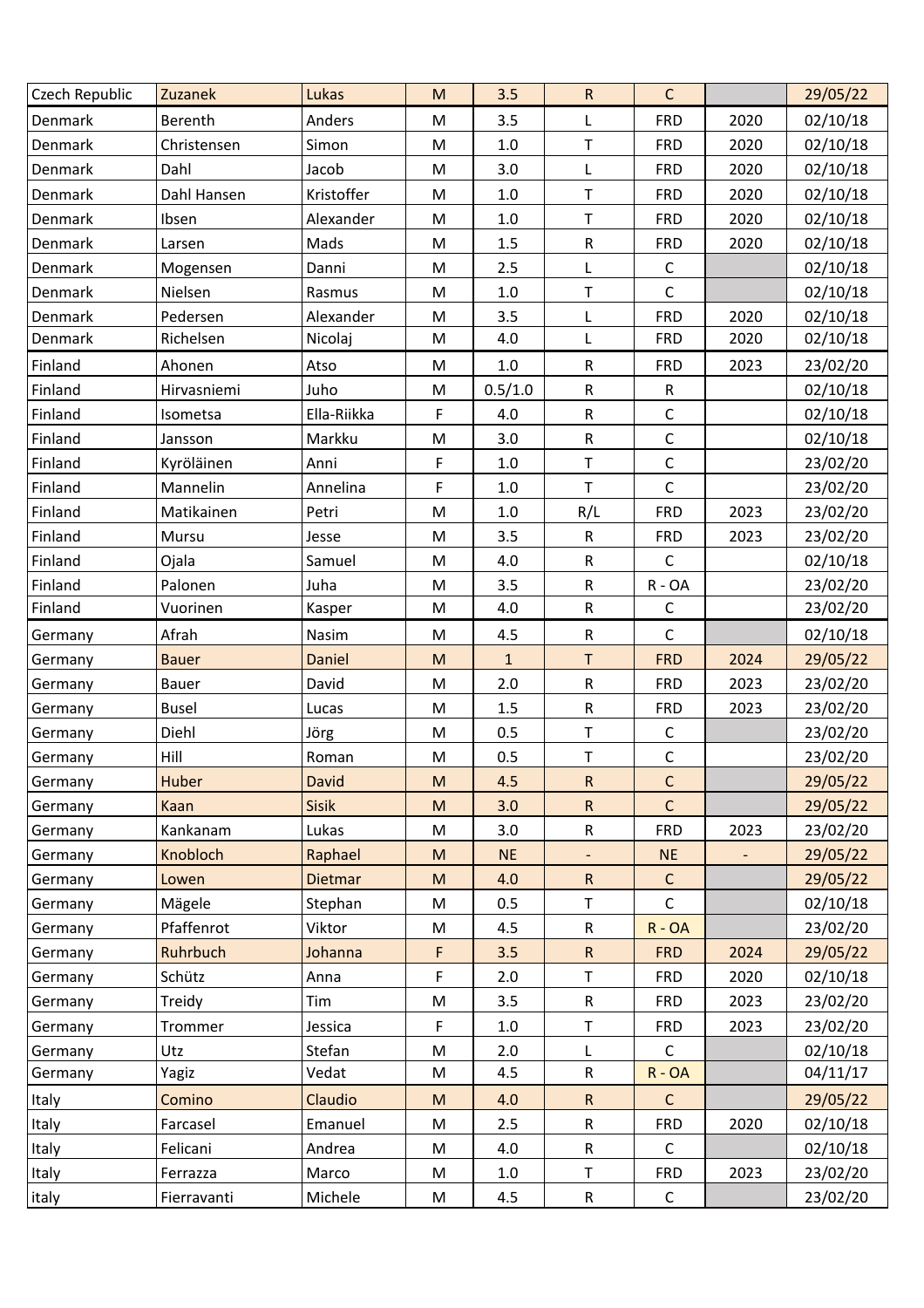| Italy           | Franzò             | Alessandro    | ${\sf M}$                                                                                                  | 1.0     | T           | <b>FRD</b>   | 2023 | 23/02/20 |
|-----------------|--------------------|---------------|------------------------------------------------------------------------------------------------------------|---------|-------------|--------------|------|----------|
| Italy           | Granzotto          | Patrick       | ${\sf M}$                                                                                                  | 4.0     | ${\sf R}$   | $\mathsf C$  |      | 23/02/20 |
| Italy           | Graziano           | Roberto       | M                                                                                                          | 0.5     | T           | $\mathsf C$  |      | 23/02/20 |
| Italy           | Jignea             | lon           | ${\sf M}$                                                                                                  | 2.5     | ${\sf R}$   | <b>FRD</b>   | 2023 | 23/02/20 |
| Italy           | Lazzari            | Daniele       | ${\sf m}$                                                                                                  | $1.0\,$ | T           | <b>FRD</b>   | 2020 | 02/10/18 |
| Italy           | Masoli             | Diego         | ${\sf M}$                                                                                                  | 2.0     | ${\sf R}$   | <b>FRD</b>   | 2023 | 23/02/20 |
| Italy           | Muratore           | Mattia        | ${\sf M}$                                                                                                  | 3.5     | ${\sf R}$   | $R - OA$     |      | 25/05/19 |
| italy           | Ramina             | Mattia        | M                                                                                                          | 4.5     | ${\sf R}$   | $\mathsf C$  |      | 29/05/22 |
| Italy           | Ranzato            | Simone        | M                                                                                                          | $1.0\,$ | T           | <b>FRD</b>   | 2023 | 23/02/20 |
| Italy           | Salvo              | Claudio       | M                                                                                                          | 3.5     | ${\sf R}$   | <b>FRD</b>   | 2020 | 02/10/18 |
| Italy           | Sciuva             | <b>Davide</b> | ${\sf M}$                                                                                                  | 1.5     | ${\sf R}$   | <b>FRD</b>   | 2024 | 29/05/22 |
| Italy           | Tognin             | Emma          | F                                                                                                          | 0.5     | $\mathsf T$ | $\mathsf C$  |      | 23/02/20 |
| Italy           | Toniolo            | Fabio         | M                                                                                                          | $1.0\,$ | Τ           | <b>FRD</b>   | 2020 | 02/10/18 |
| Italy           | Vittadello         | Luca          | ${\sf M}$                                                                                                  | $1.0\,$ | $\mathsf T$ | <b>FRD</b>   | 2020 | 02/10/18 |
| Slovenia        | Bartol             | Matjaz        | M                                                                                                          | $1.0\,$ | ${\sf R}$   | <b>FRD</b>   | 2022 | 09/10/19 |
| Slovenia        | Dimnik             | Klemen        | M                                                                                                          | 0.5     | T           | $\mathsf C$  |      | 09/10/19 |
| Slovenia        | Jangelov           | Oliver        | M                                                                                                          | 0.5     | T           | $\mathsf C$  |      | 09/10/19 |
| Slovenia        | Petrak             | <b>Branka</b> | F                                                                                                          | 4.0     | ${\sf R}$   | $\mathsf C$  |      | 09/10/19 |
| Slovenia        | Ribnikar           | Tilen         | ${\sf M}$                                                                                                  | $1.0\,$ | Г           | $\mathsf C$  |      | 09/10/19 |
| Slovenia        | Veric              | Gregor        | M                                                                                                          | 2.5     | ${\sf R}$   | <b>FRD</b>   | 2021 | 09/10/19 |
| Slovenia        | Zargay             | Gregor        | M                                                                                                          | 0.5     | T           | $\mathsf{C}$ |      | 09/10/19 |
| Spain           | Calvo              | Gabriel       | M                                                                                                          | 1.5     | ${\sf R}$   | $\mathsf C$  |      | 09/10/19 |
| Spain           | Casado Garcia      | Jose Miguel   | M                                                                                                          | $1.0\,$ | ${\sf R}$   | <b>FRD</b>   | 2020 | 09/10/19 |
| Spain           | Diaz               | Alejandro     | $\mathsf{M}% _{T}=\mathsf{M}_{T}\!\left( a,b\right) ,\ \mathsf{M}_{T}=\mathsf{M}_{T}$                      | $1.0\,$ | L           | <b>FRD</b>   | 2022 | 09/10/19 |
| Spain           | Fernandez          | Juan Manuel   | M                                                                                                          | 2.0     | ${\sf R}$   | <b>FRD</b>   | 2021 | 09/10/19 |
| Spain           | Granada            | Sara          | F                                                                                                          | $1.0\,$ | T           | <b>FRD</b>   | 2020 | 09/10/19 |
| Spain           | Rodriguez del Pino | Antonio       | ${\sf M}$                                                                                                  | 4.0     | ${\sf R}$   | <b>FRD</b>   | 2022 | 09/10/19 |
| Spain           | Sanchez            | Asier         | ${\sf M}$                                                                                                  | 4.5     | ${\sf R}$   | <b>FRD</b>   | 2021 | 09/10/19 |
| Spain           | Villanueva         | Mikel         | M                                                                                                          | 1.0     | R           | <b>FRD</b>   | 2022 | 09/10/19 |
| Switzerland     | Affolter           | <b>Jannis</b> | $\mathsf{M}% _{T}=\mathsf{M}_{T}\!\left( a,b\right) ,\ \mathsf{M}_{T}=\mathsf{M}_{T}\!\left( a,b\right) ,$ | $1.0\,$ | $\sf T$     | $\mathsf C$  |      | 29/05/22 |
| Switzerland     | Bachmann           | Raphael       | M                                                                                                          | 0.5     | Τ           | $\mathsf C$  |      | 02/10/18 |
| Switzerland     | <b>Braillard</b>   | Nelson        | M                                                                                                          | 2.5     | ${\sf R}$   | <b>FRD</b>   | 2023 | 23/02/20 |
| Switzerland     | Conceicao          | Veronica      | F                                                                                                          | 4.0     | L           | $\mathsf C$  |      | 02/10/18 |
| Switzerland     | Inhelder           | Dave          | M                                                                                                          | 0.5     | T           | $\mathsf C$  |      | 02/10/18 |
| Switzerland     | Melder             | Manuel        | M                                                                                                          | 3.0     | ${\sf R}$   | <b>FRD</b>   | 2023 | 23/02/20 |
| Switzerland     | Oehninger          | Jan           | M                                                                                                          | 0.5     | T           | $\mathsf C$  |      | 02/10/18 |
| Switzerland     | Rolli              | Daniel        | M                                                                                                          | 2.5     | L           | <b>FRD</b>   | 2024 | 29/05/22 |
| Switzerland     | Schäublin          | Jan           | M                                                                                                          | 3.0     | ${\sf R}$   | $\mathsf{C}$ |      | 29/05/22 |
| Switzerland     | Spirig             | Noé           | M                                                                                                          | 2.0     | ${\sf R}$   | <b>FRD</b>   | 2023 | 23/02/20 |
| Switzerland     | Zenhausern         | Dominic       | M                                                                                                          | 2.5     | L           | <b>FRD</b>   | 2023 | 23/02/20 |
| The Netherlands | de Meijer          | <b>Daphne</b> | F                                                                                                          | 1.0     | Τ           | <b>FRD</b>   | 2024 | 29/05/22 |
| The Netherlands | Feller             | Rodi          | $\mathsf{M}% _{T}=\mathsf{M}_{T}\!\left( a,b\right) ,\ \mathsf{M}_{T}=\mathsf{M}_{T}\!\left( a,b\right) ,$ | 4.0     | L           | <b>FRD</b>   | 2024 | 29/05/22 |
| The Netherlands | Goudswaard         | Richard       | ${\sf M}$                                                                                                  | 0.5     | Τ           | $\mathsf{C}$ |      | 29/05/22 |
| The Netherlands | <b>Hagenaars</b>   | Liza          | F                                                                                                          | $1.0$   | $\sf T$     | <b>FRD</b>   | 2024 | 29/05/22 |
| The Netherlands | Heere              | Tim           | M                                                                                                          | 3.5     | ${\sf R}$   | <b>FRD</b>   | 2024 | 29/05/22 |
| The Netherlands | Lambregts          | Max           | M                                                                                                          | $1.0\,$ | Τ           | <b>FRD</b>   | 2020 | 02/10/18 |